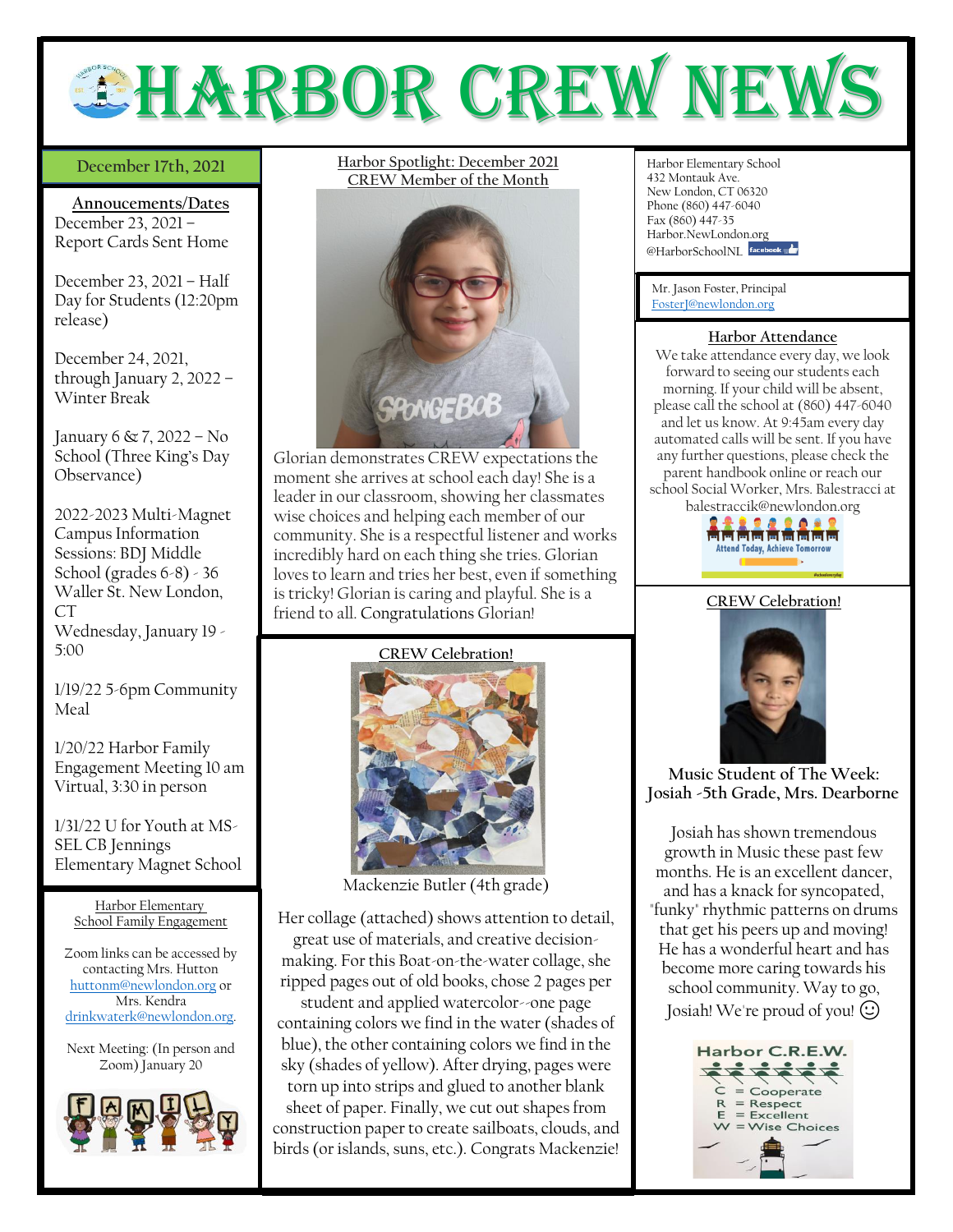

### **HB Curricular Highlights:**

# **From 1 st Grade:**

The first grade is off to a great start. This month in Fundations we continue to explore letters and the sounds they make. We have investigated digraphs and bonus letters to help us become better readers and writers. During reading, we continue to explore poetry and how poets use poetic devices to help readers understand and visualize the reading. During writing we finished **How Writers Work** and have begun to discuss nonfiction writing. Our new Illustrative Math program has focused on missing addends within story problems. Our first graders have been working on CREW behavior to earn PBIS points throughout the school day. Go 1<sup>st</sup> grade CREW!

## **Restorative Conversations:**

At Harbor, we ask students restorative questions when discussing behavior. These questions strengthen the connection students feel to the school and teach problem solving and empathy. You can also try using them at home.

Thinking about their behavior:

- What happened?
- What were you feeling?
- What was your brain saying?
- Who else do you think was affected by what happened?
- What do you think you need to do to make this better?

## When someone has been harmed:

- What happened?
- How did that make you feel?
- What was your brain saying?
- What was the hardest part for you?
- What do you need for this to be better?

### **Imagine Learning:**

The English Language Learners at Harbor school are using a great program online to help them read, write, speak, and listen in English. Imagine Learning is a fun and interactive online program that engages the students in all areas of reading. Through playing games and completing short lessons, students improve foundational skills, and teachers and administrators receive reports on student progress.